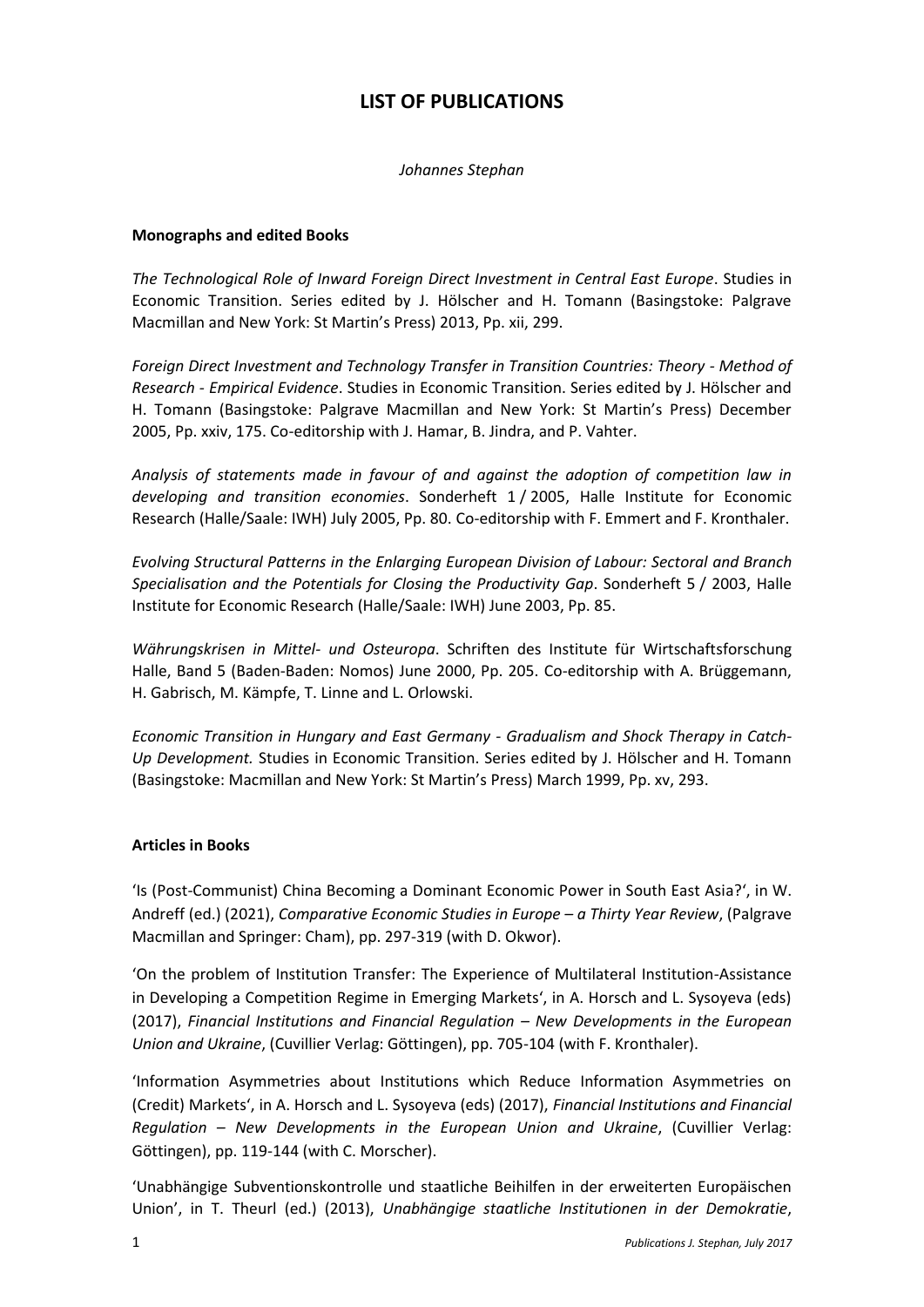Schriften des Vereins für Socialpolitik, Band 337, pp. 273-296 (with Jens Hölscher and Nicole Nulsch).

'State aid in the enlarged European Union: taking stock', in B. Cerović et al (eds) (2012), From Global Crisis to Economic Growth – Which Way to Take?, Faculty of Economics, University of Belgrade, pp. 3-31 (with Jens Hölscher and Nicole Nulsch).

'Contagion and real economy effects of the current financial crisis on Central East Europe', in R. Barczyk, H. Brezinski, and K. von Delhaes (eds) (2012), *Consequences of World Econmomic Crisis for Poland and Central East Europe*, Wydawnictwo Uniwersytetu Ekonomicznego w Poznaniu, Zesztyt Naukowe, No. 228, pp. 76-103.

'Technology transfer via FDI and absorptive capabilities', in H. Brezinski (ed.), *Zur Rolle der Auslandsdirektinvestitionen in Mittel- und Osteuropa nach der EU-Erweiterung*, edited conference volume of the symposium of the Fachkommission Wirtschafts- und Sozialwissenschaften of the J.G. Herder Forschungsrate in Freiberg, forthcoming in 2012.

'Foreign Direct Investors in Post-Socialist Economies: the Role of the Intellectual Property Regime for Investors' Roles, and Policy Implications for Technology Transfer', in Y. Ma, M. Taube, D. Cassel (eds) (2011), *Challenges to Long-run Econmomic Growth in China and Europe* (Marburg: Metropolis), pp. 271-305. Translated and reprented in a Chinese edited book, 2012.

'FDI and the National Innovation System - Evidence from Central and Eastern Europe', in D. Dyker (ed.) (2011), *Network Dynamics in Emerging Regions of Europe* (Imperial College Press), pp. 303-332 (with J. Günther and B. Jindra).

'The Role of the Euro for Catching Up in CEE – using the Global Crisis as a Stress Test', in C. Kunze and T. Lenk (eds) (2010), Wirtschaftlicher Aufholprozess und EU-Integration in Mittelund Osteuropa – das Europäische Wachstumsmodell in der Krise? Transformation – Leipziger Beiträge zur Wirtschaft und Gesellschaft Nr. 26/27, Zentrum für Internationale Wirtschaftsbeziehungen, Universität Leipzig, pp. 231-248 (with H. Brezinski).

'Market Concentration and Innovation in Transitional Corporations: Evidence from Foreign Affiliates in Central and East Europe', in J. Larimo and T. Vissak (eds) (2009), *Research on Knowledge, Innovation and Internationalization – Progress in International Business Research*, Volume 4 (Bedfordshire, UK: Emerald Books), Chapter 10 (with L. Voinea).

'Lower Firm-Specific Productivity Levels in East Germany and East European Industrial Branches: The Role of Managerial Factors', in J. Hölscher et al. (2007), *Germany's Economic Performance: From Unification to Euroisation* (Basingstoke: Macmillan and New York: St Martin's Press), pp. 201-228.

'Control of FDI subsidiaries and reciprocal technology transfer', in H. Brezinski (ed.) (2006), *Kooperationsperspektiven deutscher Unternehmen in östlichen Grenzregionen* (Freiberg: TU Bergakademie Freiberg), pp. 69-86 (with J. Hamar).

'Can EU Policy Intervention Help Productivity Catch-Up?', in D. Dyker (ed.) (2006), *Closing the EU East-West Productivity Gap – Foreign direct Investment, Competitiveness, and Public Policy* (London: Imperial College Press), pp. 153-196 (with P. Holmes, J. Lopez-Gonzales, and C. Stolberg).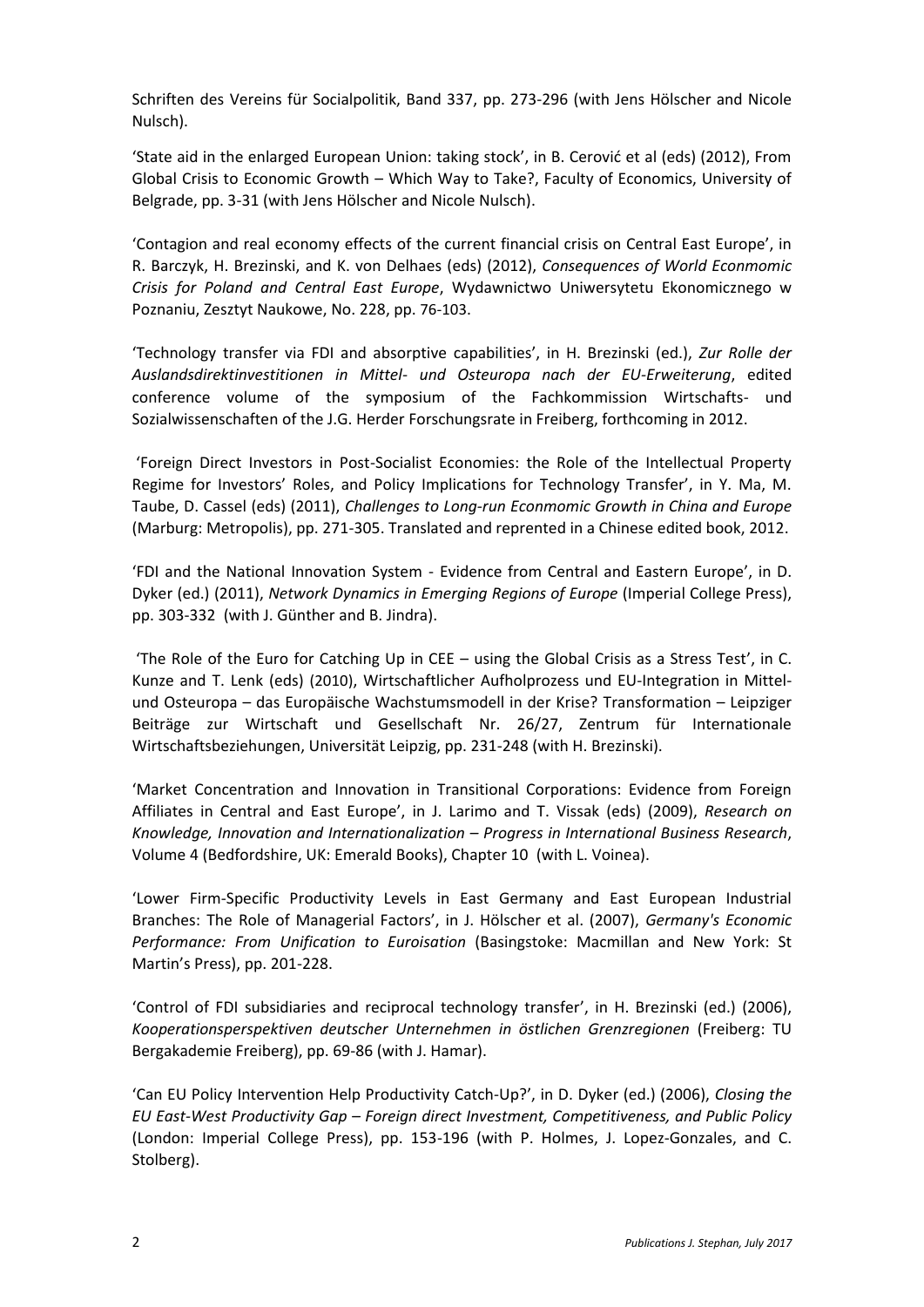'Money and Credit Market Integration in an enlarging Euro Zone: Methodological Issues', in E. Hein, A. Heise and A. Truger (eds) (2006), *European Economic Policies – Alteratives to Orthodox Analysis and Policy Concepts* (Marburg: Metropolis), pp. 181-197 (with J. Hölscher).

'FDI, Productivity and Economic Restructuring in Central and Eastern Europe', in J. Stephan (ed.) (2005), *Foreign Direct Investment and Technology Transfer in Transition Countries: Theory - Method of Research - Empirical Evidence* (Basingstoke: Palgrave Macmillan and New York: St Martin's Press), pp. 77-95 (with J. Hamar).

'Empirical Studies: Results of a Fieldwork Project', in J. Stephan (ed.) (2005), *Foreign Direct Investment and Technology Transfer in Transition Countries: Theory - Method of Research - Empirical Evidence* (Basingstoke: Palgrave Macmillan and New York: St Martin's Press), pp. 126-159 (with J. Hamar).

Comment on A. Bley's article on 'Monetary Aspects of European Eastern Enlargement and CEE participation in ERM and EMU', in J. Hölscher and H. Tomann (eds) (2005), *Globalisation of Capital Markets and Monetary Policy* (Basingstoke: Macmillan and New York: St Martin's Press), pp. 187-190.

Comment on A. Török's article on 'Turbulences and Emergency Landings on Leased Planes' in J. Hölscher (ed.) (2000), *Financial Turbulences in Transition Economies* (Basingstoke: Macmillan and New York: St Martin's Press), pp. 209-220.

'Exchange Rate Policy, Fiscal Austerity and Integration Prospects: The Hungarian Case' (with J. Hölscher), in: H. Gabrisch and R. Pohl (eds) (1999), *EU-Enlargement and its Macroeconomic Effects on Eastern Europe* (Basingstoke: Macmillan) pp. 151-173.

'The "German Model" in Decline' (with J. Hölscher), in: A. Hochberg and J. Hölscher (eds) (1998), *East Germany's Economic Development since Unification* (Basingstoke and New York: Macmillan and St. Martin's Press) pp, 20-36.

'Export-Oriented Development and Income Creation in Hungary' (with J. Hölscher), and 'Comment on Pál Gaspar', in: J. G. Backhaus and G. Krause (eds) (1997), *The Political Economy of Transformation: Country Studies* (Marburg: Metropolis) pp. 47-71.

# **Articles in refereed Journals**

'Credit Information Sharing and Its Link to Financial Inclusion and Financial Intermediation' (with C. Morscher and A. Horsch), Financial Markets, Institutions and Risks, Vol. 1, Issue 3, pp. 22-33 (2017).

'State Aid in the New EU Member States' (with J. Hölscher and N. Nulsch), Journal of Common Market Studies, Vol 55, Issue 4, pp. 779–797 (2017).

'Ten Years after Accession: State Aid in Eastern Europe' (with J. Hölscher and N. Nulsch), European State Aid Law Quarterly – EStAL, Issue: 2/2014 - pp. 305-309 (2014).

'What drives FDI into Central East Europe? Evidence from the IWH-FDI-Micro Database' (with A. Gauselmann and M. Knell), Post-Communist Economies, Vol. 23, No. 3, pp. 343-358 (2011).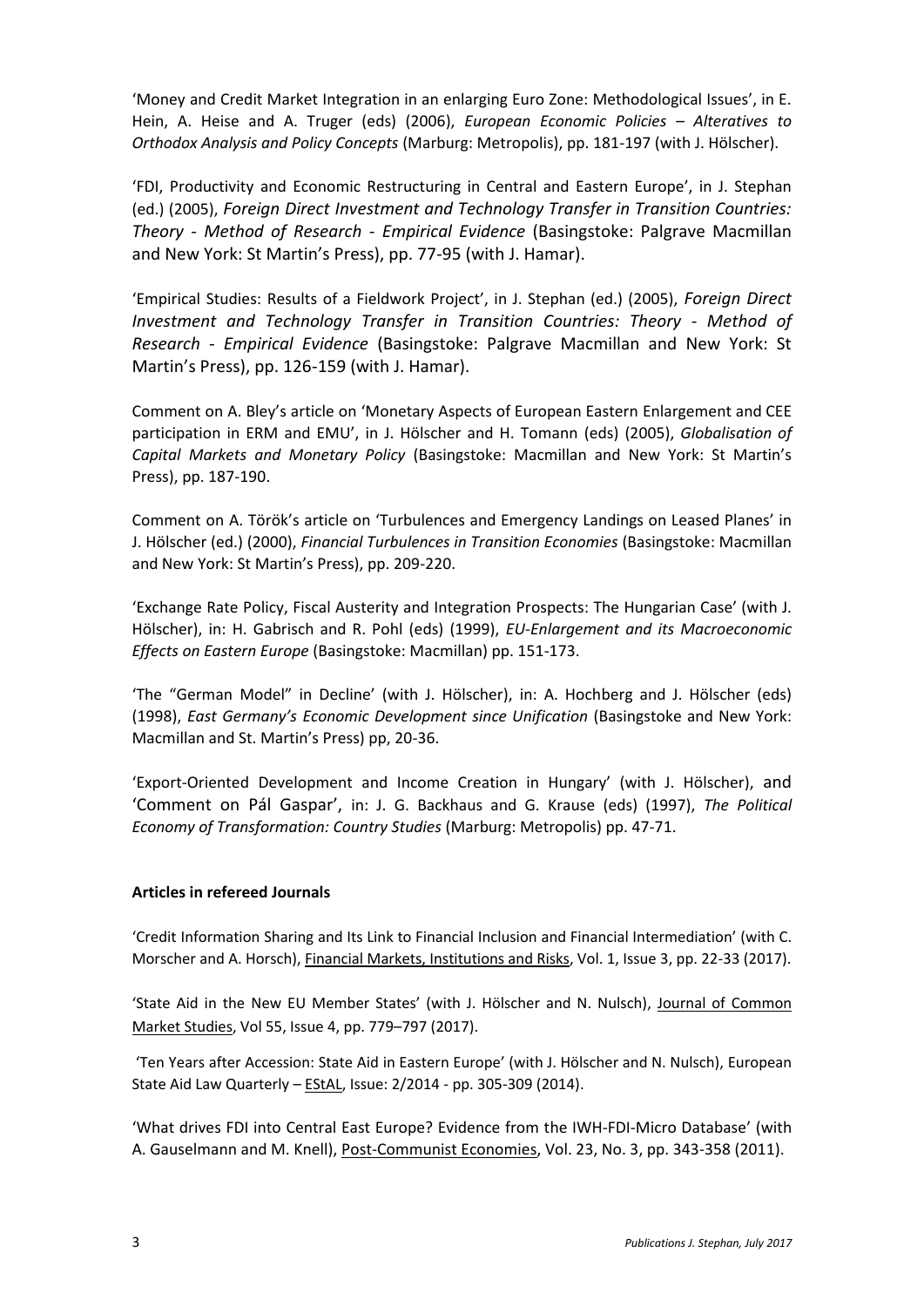'Foreign Direct Investment in Weak Intellectual Property Rights Regimes – the Example of Post-Socialist Economies', Post-Communist Economies, Vol. 23, No. 1, pp. 35-53 (2011).

'Does Local Technology matter for Foreign Investors in Central and Eastern Europe? - Evidence from the IWH FDI Micro Database' (with J. Günther and B. Jindra), Special Issue of the Journal of East West Business on Market Entry and Operational Strategies of MNEs in Transition and Emerging Economies, Vol. 15, No. 3&4, pp. 210-247 (2009).

'Competition and Antitrust Policy in the Enlarged European Union – A Level Playing Field?' (with J. Hölscher), Journal of Common Market Studies, Vol. 47, Issue 4, pp. 863-889 (2009).

'Foreign Subsidiaries in the East German Innovation System – Experience from Manufacturing Industries' (with J. Günther and B. Jindra), Applied Economics Quarterly Supplement, Issue No. 59, pp. 137-165 (2008).

'Ownership Structure, Strategic Controls and Exporting of Foreign-Invested Firms in Transition Economies' (with B. Jindra and I. Filatotchev), Journal of International Business Studies, Vol. 39/7, pp. 1133-1148 (2008).

'The Role of the Human Capital and Managerial Skills in Explaining the Productivity Gaps between East and West' (with W. Steffen), Eastern European Economics, Vol. 46/6, pp. 5-24 (2008).

'Factors accounting for the enactment of a competition law – an empirical analysis' (with F. Kronthaler), Antitrust Bulletin, Volume 52, No. 2, pp. 137-168 (2007).

'Knowledge Transfer to MNE Subsidiaries in Central and East Europe - Integrating Knowledgebased and Organisational Perspectives: An Introduction to the Special Issue' (with B. Jindra), East-West Journal of Economics and Business, Vol. VIII, No.1 & 2, pp. 11-18 (2005).

'The Potentials for Technology Transfer via Foreign Direct Investment in Central East Europe - Results of a Field Study' (with J. Hamar), East-West Journal of Economics and Business, Vol. VIII, No. 1 & 2, pp. 19-41 (2005).

'Industry level Technology Gaps and Complimentary Knowledge Stocks as Determinants of intra-MNC Knowledge Flows' (with B. Jindra and I. Klugert), East-West Journal of Economics and Business, Vol. VIII, No. 1 & 2, pp. 135-156 (2005).

'Firm-Specific Determinants of Productivity Gaps between East and West German Industrial Branches', East-West Journal of Economics and Business, Vol. VII, No. 2, pp. 11-38 (2004).

'Competition Policy in Central East Europe in Light of EU Accession' (with J. Hölscher), Journal of Common Market Studies, Vol. 42, No. 2, pp. 321-45 (2004).

'Merger Control and Competition Policy in Central East Europe in view of EU Accession' (with J. Hölscher), ICFAI Journal of International Business Law, Vol. II, No. 2, pp. 55-72 (2003).

'The productivity gap between east and west Europe: What role for sectoral structures during integration?', Acta Oeconomica, Vol. 52 (3) pp. 289-305 (2002).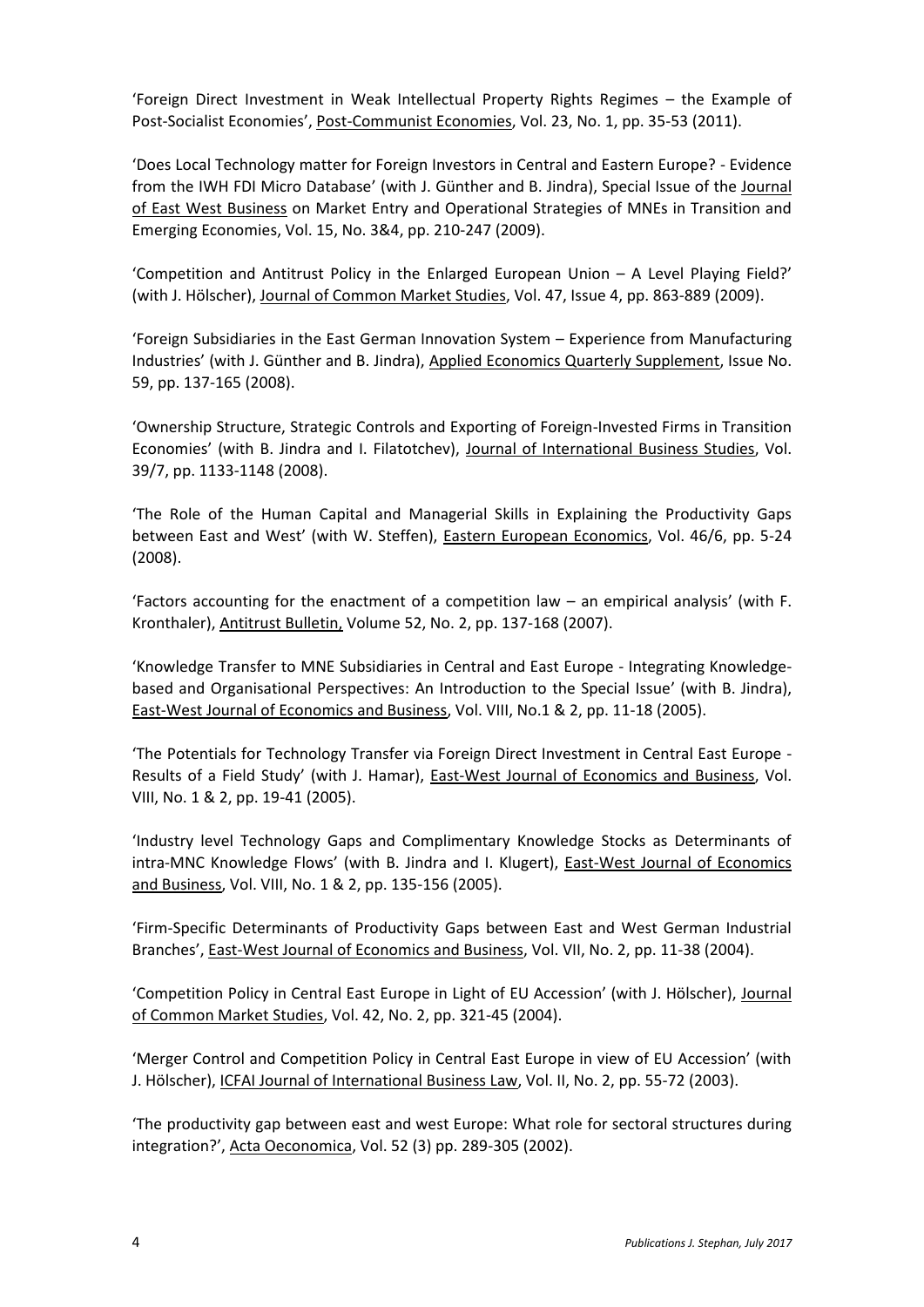'Macroeconomic Aspects of Entrepreneurship in Central-East Europe - A Comment', Journal for East European Management Studies (JEEMS), Vol. 4, No. 4, pp. 331-333 (1999).

# *Manuskripts in revision for refereed journals*

'Contagion and Real Economy Effects of the Current Global Crisis on Central East Europe' (mit H. Brezinski): pending.

## **Articles in Journals without double-blind reviewing proceeses**

'An Introduction to the IWH FDI Micro Database', Schmollers Jahrbuch – Journal of Applied Social Science Studies (with J. Günther, A. Gauselmann, P. Marek, and B. Jindra), Vol. 131, No. 3, pp. 529-546 (2011).

'Capital inflows, Current Accounts, and Exchange Rate Regimes in Central East Europe during and after the Global Financial Crisis', Jahrbuch für Wirtschaftswissenschaften - Review of Economics (with H. Brezinski), Vol. 62, No. 1, pp. 22-39 (2011).

'Property (IP) marketplaces and how they work: Evidence from German pharmaceutical firms' (with B. Andersen and F. Rossi), Intereconomics - Review of European Economic Policy, Vol. 45, No. 1, February 2010, pp. 35-41.

'Aktuelle Trends: Gemeinsam statt einsam: Forschungskooperationen auswärtiger Investoren in Ostdeutschland' (with J. Günther and B. Jindra), Wirtschaft im Wandel, No. 5/2009, p. 199.

'Aktuelle Trends: Überraschend stabile Geschäftsaussichten auswärtiger Investoren in Ostdeutschland für das Jahr 2009' (with J. Günther and B. Jindra), Wirtschaft im Wandel, No. 2/2009, p. 71.

'Globalisierung von Forschung und Entwicklung – der Technologiestandort Deutschland' (with J. Günther and B. Jindra), Wirtschaft im Wandel, No. 2/2009, pp. 91-96.

'Aktuelle Trends: Gute Gründe für ausländische Direktinvestitionen in Ostdeutschland' (with J. Günther and B. Jindra), Wirtschaft im Wandel, No. 1/2008, p. 3.

'Ostdeutsches Innovationssystem attraktiv für ausländische Investoren' (with J. Günther and B. Jindra), Wirtschaft im Wandel, No. 1/2008, pp. 35-44.

'Effects of European Competition Policy Reform for Central East Europe - An Institutional Perspective' (with J. Hölscher), Intellectual Economics, No1(1), pp. 40-45 (2007).

'Comparative Study of Multinational Companies in the Enlarged EU - A Technology Transfer Perspective' (with B. Jindra and I. Klugert), in: Conference Proceedings of "Comparing International Competitiveness of Manufacturing Companies in the EU with Special Emphasis on Central and Eastern Europe", Ritsumeikan University (Japan) and the Institute for World Economics of the Hungarian Academy of Sciences. Budapest 2007, pp. 44-83 (2007).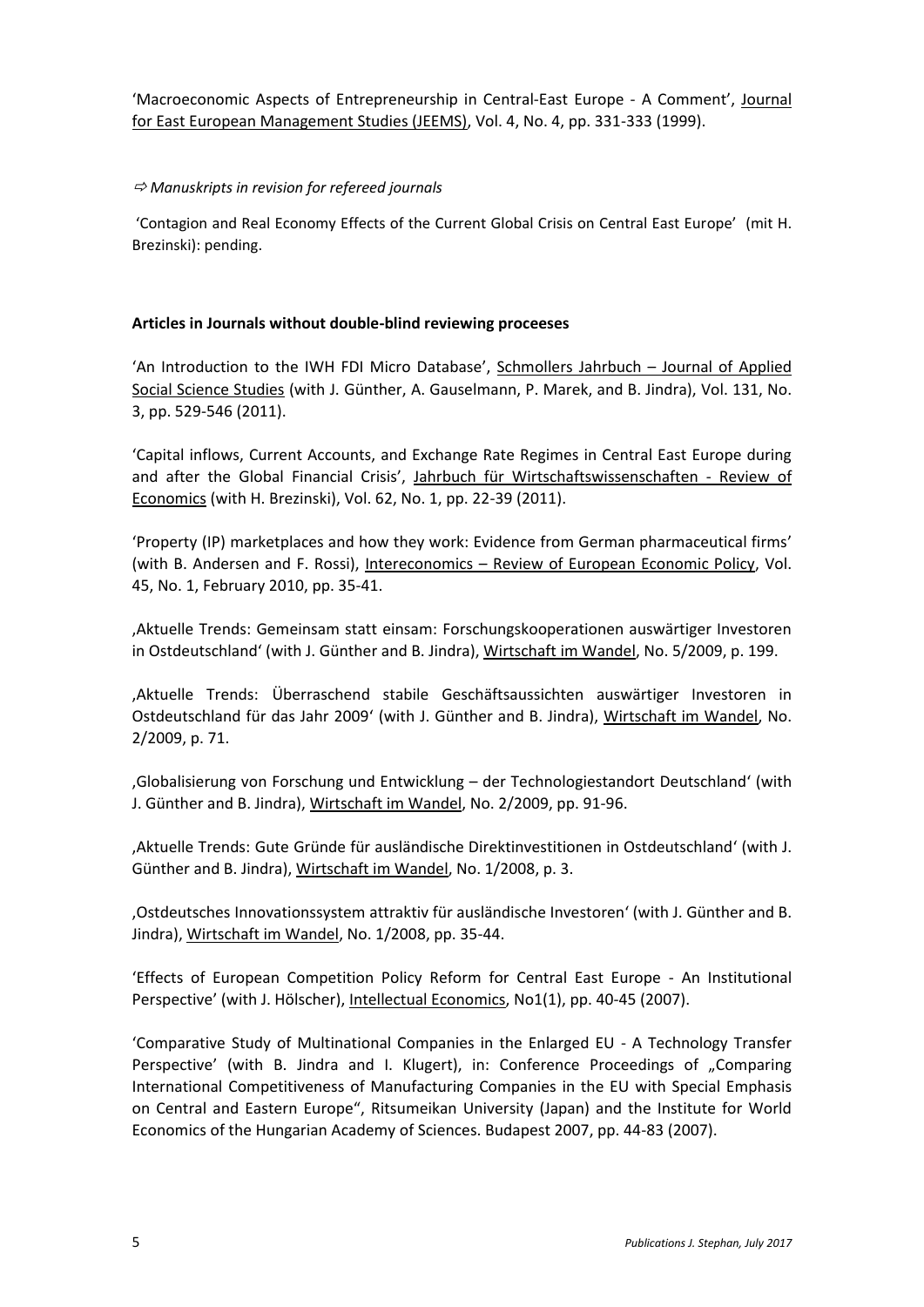'Unter welchen Bedingungen profitieren einheimische Zuliefererunternehmen von ausländischen Direktinvestitionen?' (with B. Jindra), Wirtschaft im Wandel, No. 10/2006, pp. 290-296.

'Editorial zu Wettbewerb und Energiemärkte in Europa', Wirtschaft im Wandel, No. 4/2006, p. 110.

'Ursachen niedriger Produktivitäten auf Unternehmensebene in Ostdeutschland und Beitrittsländern', Wirtschaft im Wandel, No. 16/2004, pp. 464-470.

'Eine Projektion der Potenziale zukünftigen Produktivitätswachstums im verarbeitenden Gewerbe der Kandidatenländer Mittel- und Osteuropas', Wirtschaft im Wandel, No. 03/2003, pp. 76-81.

'Wechselkurspolitik der ungarischen Nationalbank unter Druck' (with T. Linne), Wirtschaft im Wandel, No. 02/2003, p. 38.

'Zur geplanten EU-Kohäsionspolitik in Assoziierungsländern: Die sektorale Komponente spielt eine untergeordnete Rolle', Wirtschaft im Wandel, No. 15/2001, pp. 404-409.

'Auswirkungen der neuen Stimmengewichtung im EU-Ministerrat auf Strukturfondsmittel für neue Mitglieder' (with M. Kämpfe), Wirtschaft im Wandel, No. 02/2001, pp. 34-38.

'Strukturwandel, Spezialisierungsmuster und die Produktivitätslücke zwischen Mittel- und Osteuropa und der Europäischer Union', Wirtschaft im Wandel, No. 13/2000, pp. 377-381.

'Faktoren des Wirtschaftswachstums in ausgewählten Transformationsländern', Wirtschaft im Wandel, No. 16/1999, pp. 23-25.

'Ungarns Wirtschaftswachstum von Ungleichgewichten geprägt: ein erneutes Problem mit dem Zwillingsefizit?', Wirtschaft im Wandel, No. 8/1999, pp. 10-16.

'Faktoren wirtschaftlicher Erholung in Transformationsländern - Eine Wachstumskomponentenanalyse', Wirtschaft im Wandel, No. 13/1998, pp. 10-16.

#### **Discussion Papers**

'War die Ausweitung der staatlichen Beihilfen für die Realwirtschaft im Gefolge der Finanzkrise markttheoretisch angezeigt?', Beiträge zur Jahrestagung des Ausschusses für Wirtschaftssysteme und Institutionenökonomik im Verein für Socialpolitik: "Die EU-Institutionen im Lichte der Schuldenkrise", 28.-30. September 2014, Göttingen.

'State Aid in the Enlarged European Union. An Overview' (with J. Hölscher and N. Nulsch), Halle Institute for Economic Research (IWH): Discussion Paper No. 24/2010.

'The Role of the Intellectual Property Rights Regime for Foreign Investors in Post-Socialist Economies' (with B. Schnellbächer), Halle Institute for Economic Research (IWH): Discussion Paper No. 4/2009.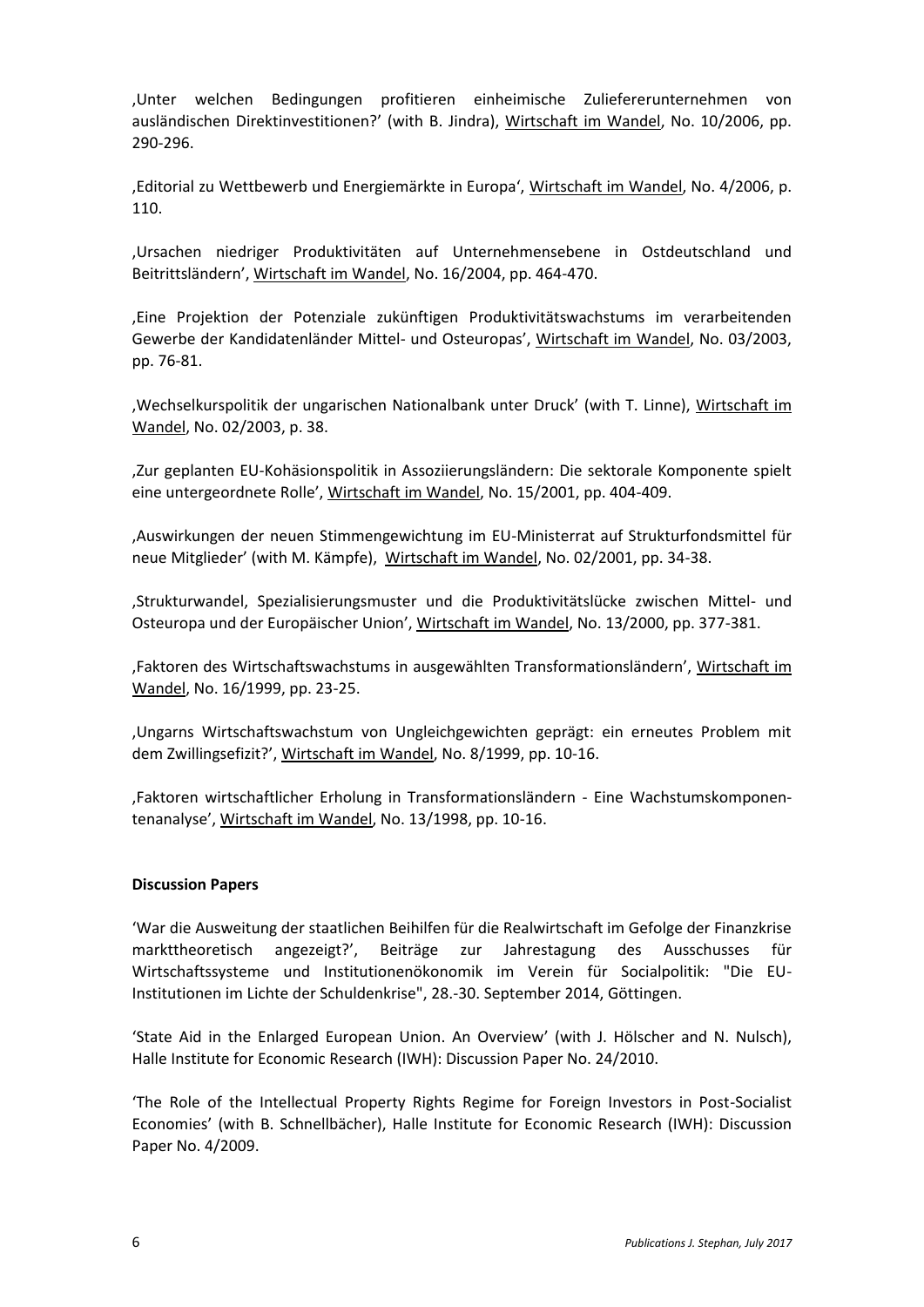'Foreign Subsidiaries in the East German Innovation System – Evidence from Manufacturing Industries' (with J. Günther and B. Jindra), Halle Institute for Economic Research (IWH): Discussion Paper No. 4/2008.

'The Relationship between Knowledge Intensity and Market Concentration in European Industries: An inverted U-Shape' (with Niels Krap), Halle Institute for Economic Research (IWH): Discussion Paper No. 3/2008.

'The Role of the Human Capital and Managerial Skills in Explaining the Productivity Gaps between East and West' (with Wolfgang Steffen), Halle Institute for Economic Research (IWH): Discussion Paper No. 11/2007.

'Unternehmenssteuerung im klimapolitischen Umfeld (CO2-Navigator)' (with E. Günther, U. Blum, A. Fritzsche, H. Dannenberg), Dresdner Beiträge zur Betriebswirtschaftslehre, No. 121/06.

'Progressivity and Flexibility in Developing an Effective Competition Regime: Using Experiences of Poland, Ukraine, and South Africa for developing countries' (with Franz Kronthaler), Halle Institute for Economic Research (IWH): Discussion Paper No. 6/2006.

'Comparative Study of Multinational Companies in the Enlarged European Union - A Technology Transfer Perspective' (with Björn Jindra), Halle Institute for Economic Research (IWH), February 2006.

'EU Accession Countries' Specialisation Patterns in Foreign Trade and Domestic Production - What can we infer for catch-up prospects?', Halle Institute for Economic Research (IWH): Discussion Paper No. 184/2003.

'Firm-Specific Determinants of Productivity Gaps between East and West German Industrial Branches' (with Karin Szalai), Halle Institute for Economic Research (IWH): Discussion Paper No. 183/2003.

'Industrial Specialisation and Productivity Catch-Up in CEECs – Patterns and Prospects', Halle Institute for Economic Research (IWH): Discussion Paper No. 166/2002.

'EU-Integration and Development Prospects of CEECs - The Productivity-Gap and Technological Structural Change', Halle Institute for Economic Research (IWH): Discussion Paper No. 112/2000.

'Trade Deficits in Poland and Estonia: Capital Imports versus Import Penetration and the Sustainability of Current Account Deficits', Halle Institute for Economic Research (IWH): Discussion Paper No. 82/1998.

'Hungary's New Approach to Stabilisation and Development Policies: A Critical Note on the Austerity Programme', Research Institute for European Studies (RIES): Research Paper No. 32/1996.